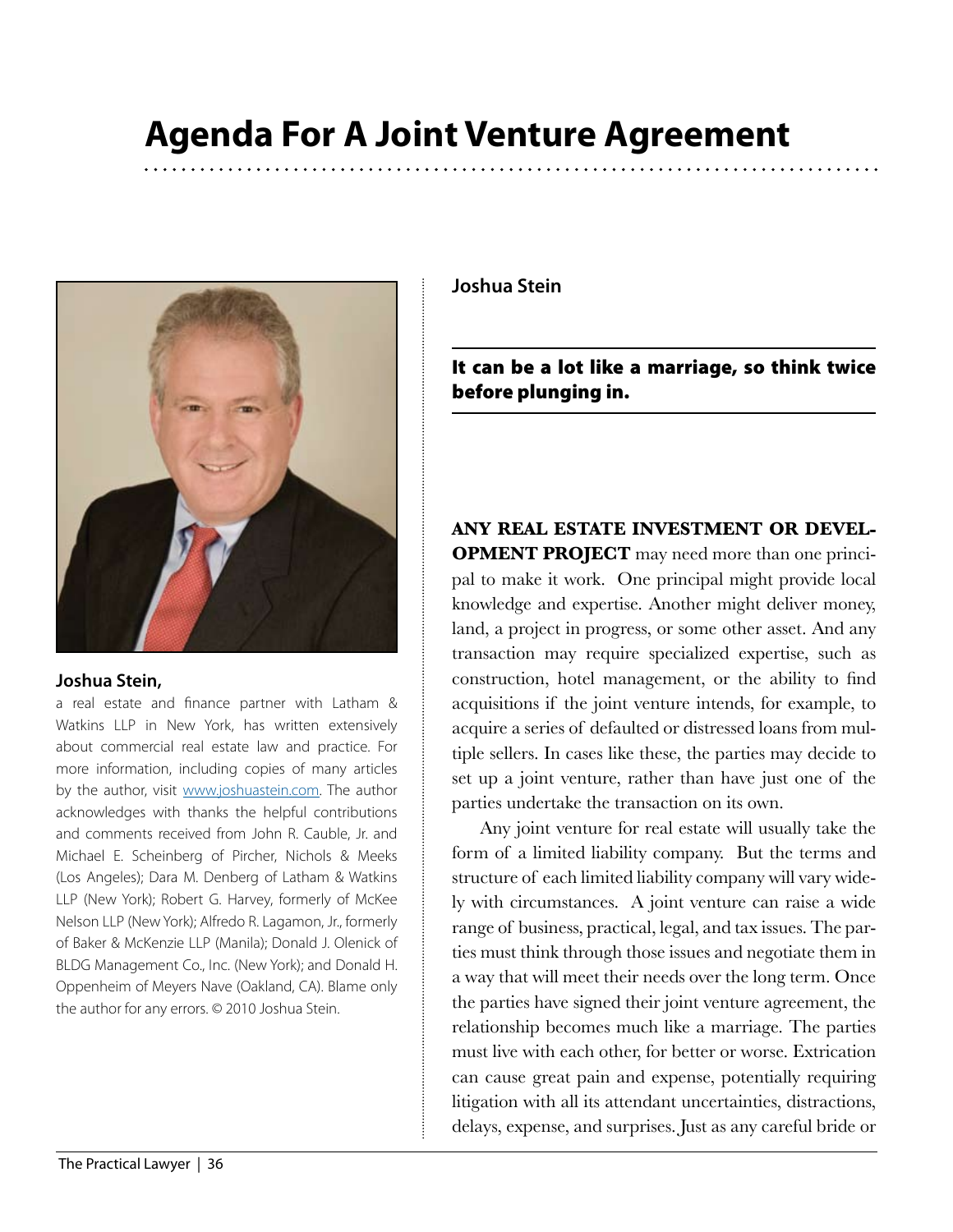groom should insist on entering into a prenuptial agreement long before the wedding, any party going into a joint venture will want a clear and welldefined roadmap for the relationship and for extrication should it become necessary.

Although this discussion focuses on real estate joint ventures, similar issues arise in joint ventures in any other area. If that area operates under any regulatory or licensing regime, or in a highly political environment, that fact will open a whole new world of additional issues and requirements to consider. Each joint venture will, of course, depend very much on its own facts and circumstances, but the issues discussed here will typically arise in most joint ventures.

A few general points are worth mentioning at the start:

This discussion limits itself to joint ventures formed by a small group of sophisticated real estate players, often with existing relationships. The number of joint venturers will typically be small. This article assumes two venturers. If a transaction includes more, all the same issues arise and can be worked out, but they become more complex.

The discussion in this article assumes the joint venture will start by acquiring some interest in real estate — vacant land, defaulted loans, a building, a long-term leasehold, or some other real estate asset. The joint venture will then probably invest additional money in its business, perhaps to carry or improve the assets (e.g., finish a failed condo project) and in any case to reimburse the sponsor's staff costs (the typical real estate joint venture will not have its own employees), outside professionals, and operating expenses. Eventually, the joint venture will want to exit its investment, with the proceeds going to the venturers or, in rare cases, being reinvested in further projects within the joint venture.

**MONEY IN** • As the first and most fundamental issue for any joint venture, the venturers must agree on who will contribute how much money, and when. This requires an understanding of the joint venture's likely cash requirements, financing, budget, business plan, and timing.

If the parties form their joint venture to acquire a stabilized project, each venturer will probably want all the other venturers to fund their full capital contributions at closing, to avoid the need to think about credit issues, funding delays, unexpected reasons not to fund, and the like.

If the transaction will proceed in stages, however, the parties may agree to defer some anticipated cash contributions, particularly if only one venturer intends to write checks over time and has impeccable credit. (During the late real estate boom, sovereign wealth funds often met that standard. Even such funds may attract closer scrutiny in future joint ventures.) In joint venture negotiations, a venturer playing this role will often be referred to as the "investor" or the "money partner," even in a limited liability company.

If the parties form their joint venture after one of the parties has already invested capital in the project — for example, obtaining site control, seeking entitlements, and doing initial design work the new venturer may need to reimburse its share of the first venturer's costs to date, or make some form of balancing contribution at closing or over time.

## **Future Capital Calls**

If the joint venture needs additional money down the road (a capital call), who officially makes that determination? Once the determination has been made, what are the venturers' obligations to contribute? The venturers will usually agree to contribute in proportion to their relative investments in the joint venture — typically the same percentages that would govern distribution of ultimate profits of the joint venture.

As soon as any degree of complexity enters the picture, though, this simple and "fair" allocation may no longer make sense. For example, one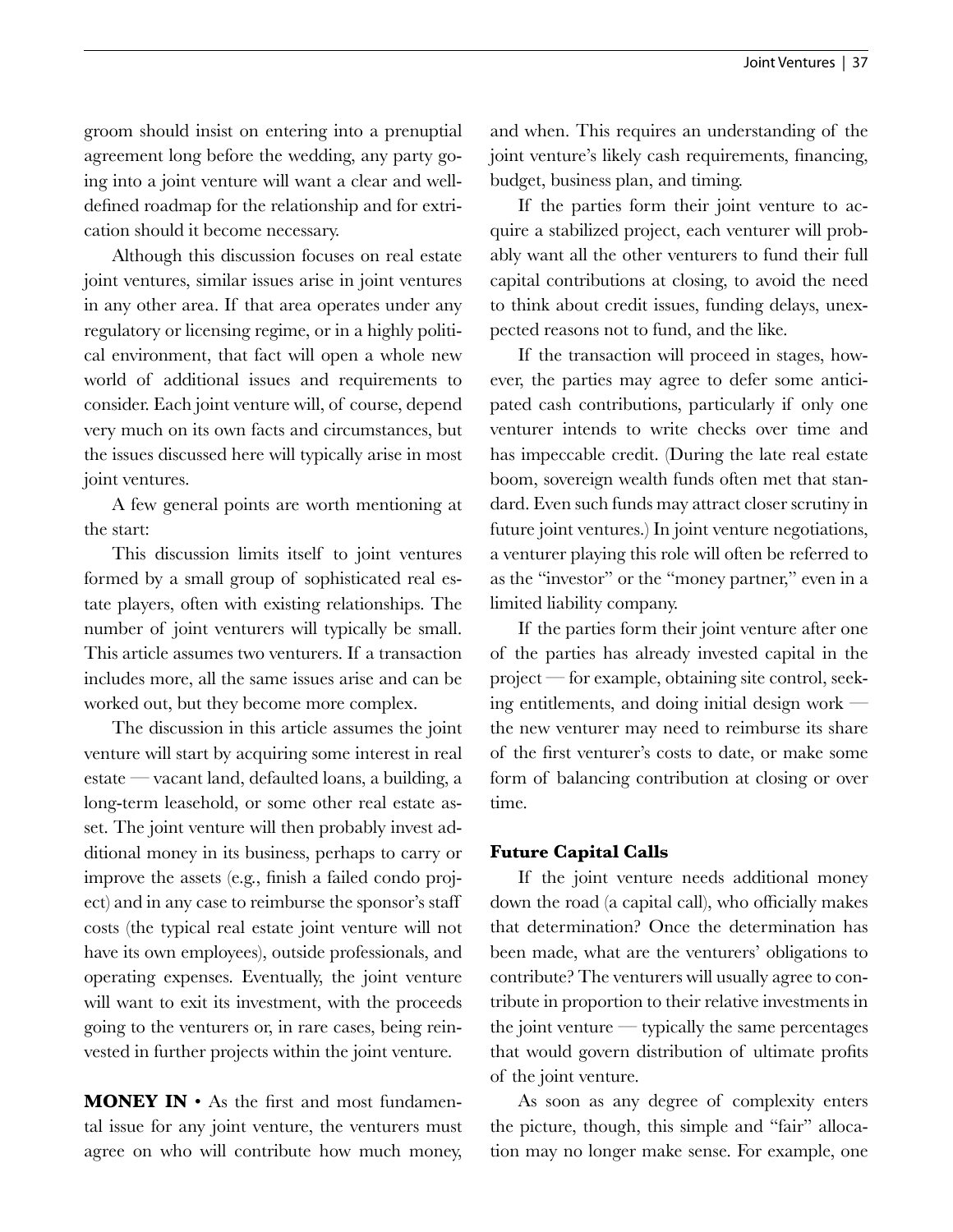of the venturers might act as the money partner, typically up to a certain point only. After that, the venturers' responsibility to contribute more funds could change completely. And if the developer partner will receive a special priority distribution in exchange for bringing to the table its development skills, then the money partner might ask the developer partner to bear more than its straight "percentage share" of capital calls that arise from construction problems. The money partner may also want to assure that the developer partner maintains a certain level of investment and risk in any event. These and other circumstances could drive the parties to negotiate some other allocation of responsibility for future capital needs.

In negotiating any joint venture provisions about future capital calls, the parties should consider at least the following:

- What conditions and limitations should apply to future capital calls? Should they require unanimous approval? What if the parties can't agree? Does the venture die? Do the answers vary depending on what led to the capital call?
- Should the managing venturer have the right to call for capital up to a certain amount, or only for certain purposes? Should capital calls beyond that level trigger any change in management and control?
- Should the nonmanaging venturer be exempt from all or certain capital calls, under the theory that the managing venturer was supposed to bring the expertise necessary to keep budget and expenses under control and consistent with expectations? If the nonmanaging venturer is receiving its interest in the deal as compensation for putting the deal together or contributing land, for example, then that venturer very well might expect to have no obligation to contribute further capital, and no risk of seeing its interest in the transaction drop if that venturer doesn't contribute. All of that may sound very reasonable and fair to the extent that capital

calls arise from the managing venturer's mismanagement of the development process. If circumstances entirely beyond the managing venturer's control caused the problems, though, the managing venturer might insist that even a passive venturer bear its share of the risk.

The amount, timing, conditions, and allocation of additional (unanticipated) capital calls will often represent one of the most hotly negotiated issues in any joint venture agreement. As with so many other issues in any joint venture agreement, there is no single "right" or "standard" answer to the question. The answer depends very much on what risks each venturer has agreed to bear as part of the larger project.

## **Reluctant Contributors: The Squeezedown**

If a venturer fails to contribute additional funds when required to do so, what can the other venturers do? Customarily, the defaulting venturer will face some so-called squeezedown of its interest in the joint venture, i.e., an adjustment to reflect relative contributions to the joint venture's capital taking into account the default. Those calculations will usually include some penalty against the defaulting venturer, although the documents will call it an adjustment or an enhancement but never a penalty.

For example, assume a 50/50 joint venture initially capitalized with \$1000. The venture has never distributed any capital back to venturers. It now needs another \$200. One venturer doesn't fund its \$100 share — a default in the amount of \$100. The other venturer funds the full \$200 capital call. Before any adjustment or enhancement, the defaulting venturer's share of the venture would become \$500/\$1200. The other venturer's share would become \$700/\$1200.

The defaulting venturer would, however, also then face a further adjustment equal to some percentage of the defaulted amount. In this example, the further adjustment might equal 10 percent of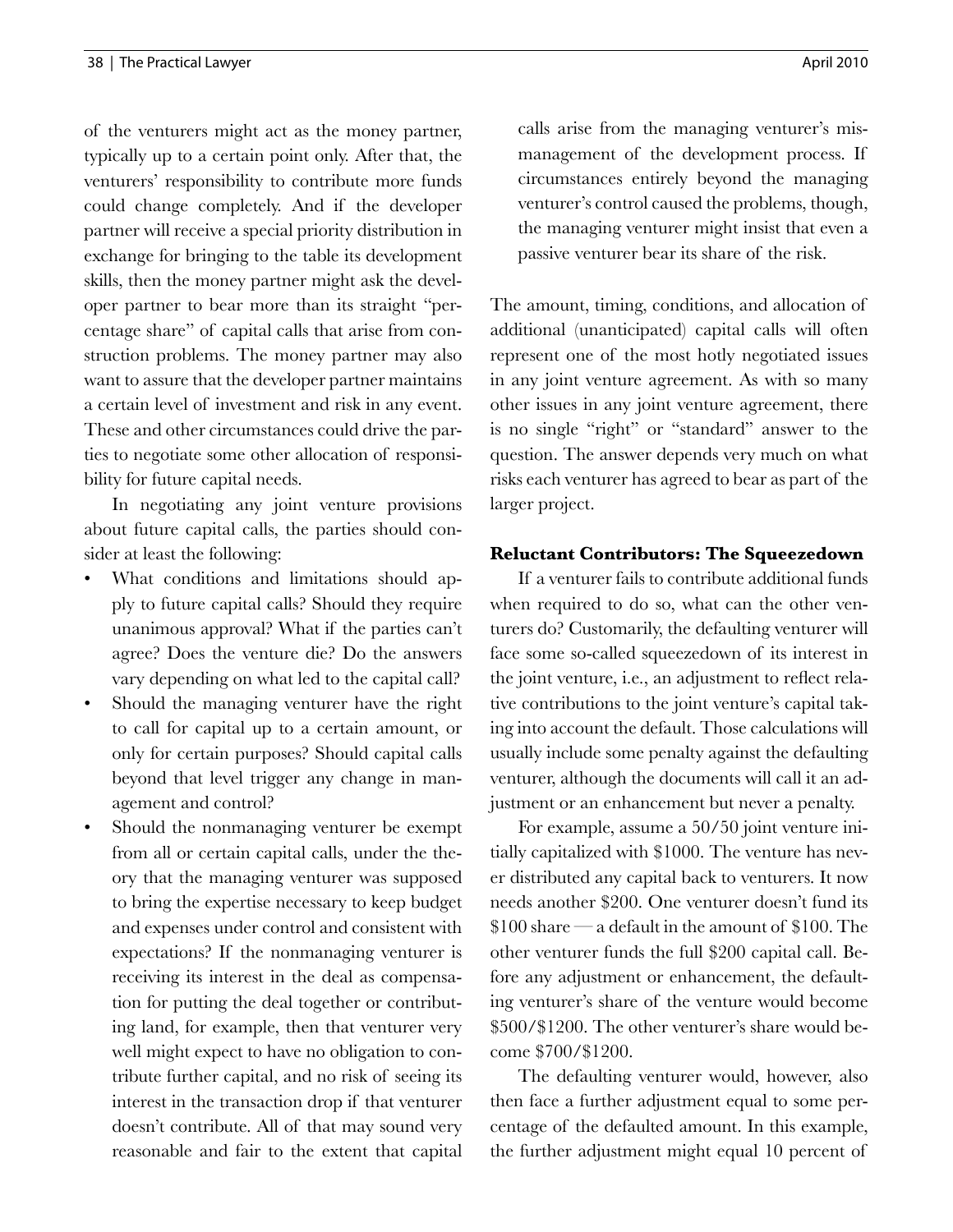\$100, or a further adjustment of \$10. The percentages would then adjust as if the defaulting venturer's capital in the deal had dropped by another \$10, with the other venturer's capital increasing by the same amount. The new shares would become \$490/\$1200 and \$710/\$1200.

A venturer that expected to be the nondefaulting venturer would want these adjustments to apply only for future profit sharing, but not for future capital calls. That venturer might also want the right to force a defaulting venturer to leave the venture if its interest were reduced below a certain point. And a venturer that expected to be the defaulting venturer might want the calculations to include some imputed return on previously invested capital before calculating any squeezedown.

Regardless of the nuances, adjustments like these can add up, particularly because any adjustment factor is in effect automatically doubled, representing both a decrease in the defaulting party's share and an increase in the nondefaulting venturer's share. They can also create odd tax results. And the nondefaulting venturer may regard having a larger share of a failing venture as something less than an ideal remedy against the defaulting venturer.

## **Treating The Covered Amount As A Loan**

In place of a squeezedown, the venturer that covers a defaulting venturer's contribution could have the right, at its option, to treat the covering payment as a loan to the defaulting venturer, or to recharacterize the entire capital call (\$200 in the example) as a loan from that venturer to the joint venture. In either case, the loan would bear interest at a rate high enough to compensate the covering venturer for its incremental risk. The loan would typically be repaid from funds later available in the joint venture, before the defaulting venturer received any further distributions. Still, it leaves the nondefaulting venturer with greater exposure to a potentially failing project.

#### **Control Issues**

If one venturer covers another venturer's share of a capital call, then the covering venturer may want greater control of joint venture affairs. Therefore, the management and control provisions of the joint venture agreement, discussed below, may change in favor of the covering venturer so long as the covered venturer has not made the covering venturer whole. For example, if the managing venturer defaults, then the nonmanaging venturer could take over management. Conversely, if the money partner defaults, then the money partner could lose some or all of its approval rights.

Failure to contribute may also result in a forced buyout of the defaulting venturer, probably on somewhat unfavorable terms — though not unfavorable enough to constitute a "penalty."

## **Other Claims For Failure To Fund**

Can the joint venture or any of the venturers sue the venturer that failed to fund its share of a capital call? Or sue the principals of that venturer? The answer may constitute one of the most important negotiations in any joint venture agreement. As a general principle, any venturer will want the ability to walk away from an unsuccessful project, consistent with the usual theory of real estate transactions, by which any investor always preserves the right to walk away. Under that view of the world, failure to fund may result in dilution, subordination, lost control rights, or not seeing any money from the venture for a very long time, but the defaulter's other assets will not be at risk.

Conversely, if a venturer expects to be the nondefaulting venturer, that venturer will fear that the measures just discussed will not adequately protect that venturer from the consequences of having a deadbeat in the deal.

The parties may, of course, want to vary from that general approach. For example, perhaps a venturer should have made its full contribution at closing, but didn't. Or if a money partner has commit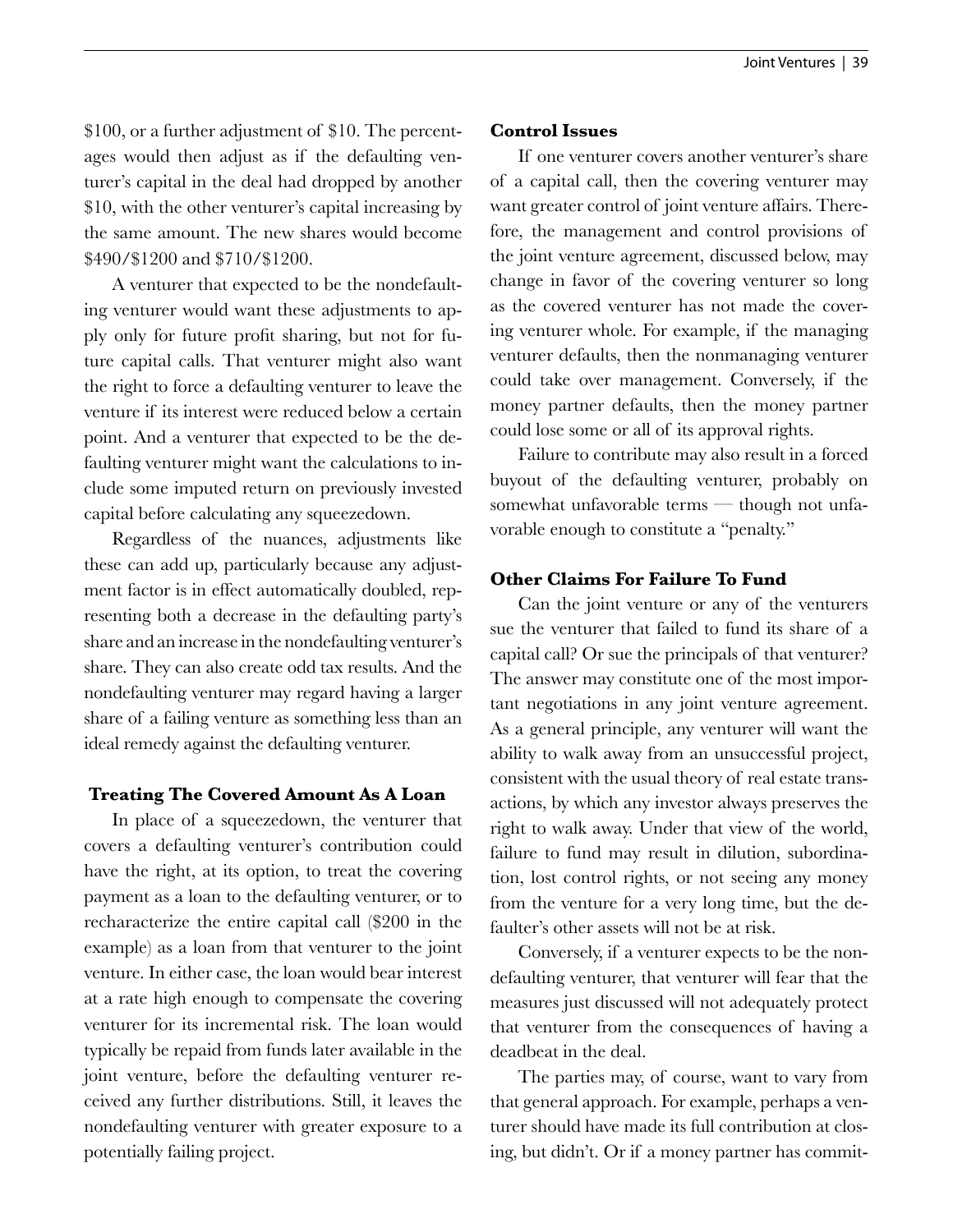ted a specific dollar amount to the project, that will probably be the whole reason the money partner is in the deal. In these cases, a venturer that does not fund should face meaningful consequences. Or a money partner will want to know the developer partner has serious "skin in the game" and exposure to the risk of a failed project.

Absent such circumstances, the venturers may want the joint venture agreement to negate any personal liability for failure to fund future capital calls. In that case, the only consequences of failure to fund will consist of the measures described above. The treatment of such a default might also vary with circumstances such as the stage of the project, the amount of money involved, and whether the defaulting venturer gave ample prior notice of its default.

Even if the venturers negotiate complete "walkaway" rights in their agreement, they still must remember that lenders and other third parties may demand guaranties and other credit support from the venturers or, more likely, their principals. Such measures could render walkaway rights rather worthless, as discussed later in this article.

**MONEY OUT** • If the joint venture makes money, the parties need to resolve when and how that money gets distributed. If one venturer has contributed management skill, particular assets, disproportionate funds, appreciated assets, or the like, then that venturer may receive some preferential return or payment from the joint venture. Any remaining funds would ordinarily be distributed in proportion to the percentage interests of the venturers.

## **Filling The Buckets**

Depending on the circumstances, however, the proportions between the venturers might change over time. For example, if a developer partner contributes its development skills and its interest in a project, but a money partner contributes all future funds for the project, the parties might agree on a so-called waterfall. Under such an arrangement, all available cash  $-$  after payment of all third-party expenses — gets applied to fill various "buckets" in order. Those buckets and their sizes might vary depending on whether the available cash arises from the venture's operations or a capital transaction such as the sale or refinancing of an asset. Here is how a typical waterfall might work.

First, it could give the developer partner, off the top, a fixed development or management fee. If the property produces gross revenue, this fee could take the form of a percentage of gross revenue. Such a fee gives the developer partner a super-priority claim to available cash flow, before the joint venture makes any other distributions to the venturers. This claim may to some degree make the developer partner more like a creditor than an equity investor. This may give the other venturer some discomfort.

Next, the venturers might each receive a preferred return on its invested cash, such as a high single-digit percentage per annum. This preferred return would go largely to the money partner, in recognition that the money partner contributed the lion's share of the venture's capital.

Then, some percentage of any capital proceeds, or all, could go to the venturers in proportion to their invested capital until each venturer has received back a certain amount or all of its invested cash. Again, this bucket would go mostly to the money partner.

After that, or perhaps in place of the preceding two buckets, any remaining cash could go x percent to the developer partner and y percent to the money partner until the money partner has achieved an "internal rate of return" (to be explained in a moment, and typically referred to as "IRR") equal to z percent.

After the money partner has achieved an IRR of z percent, the split would shift a bit in favor of the developer partner, until the money partner has achieved an even higher IRR. These adjustments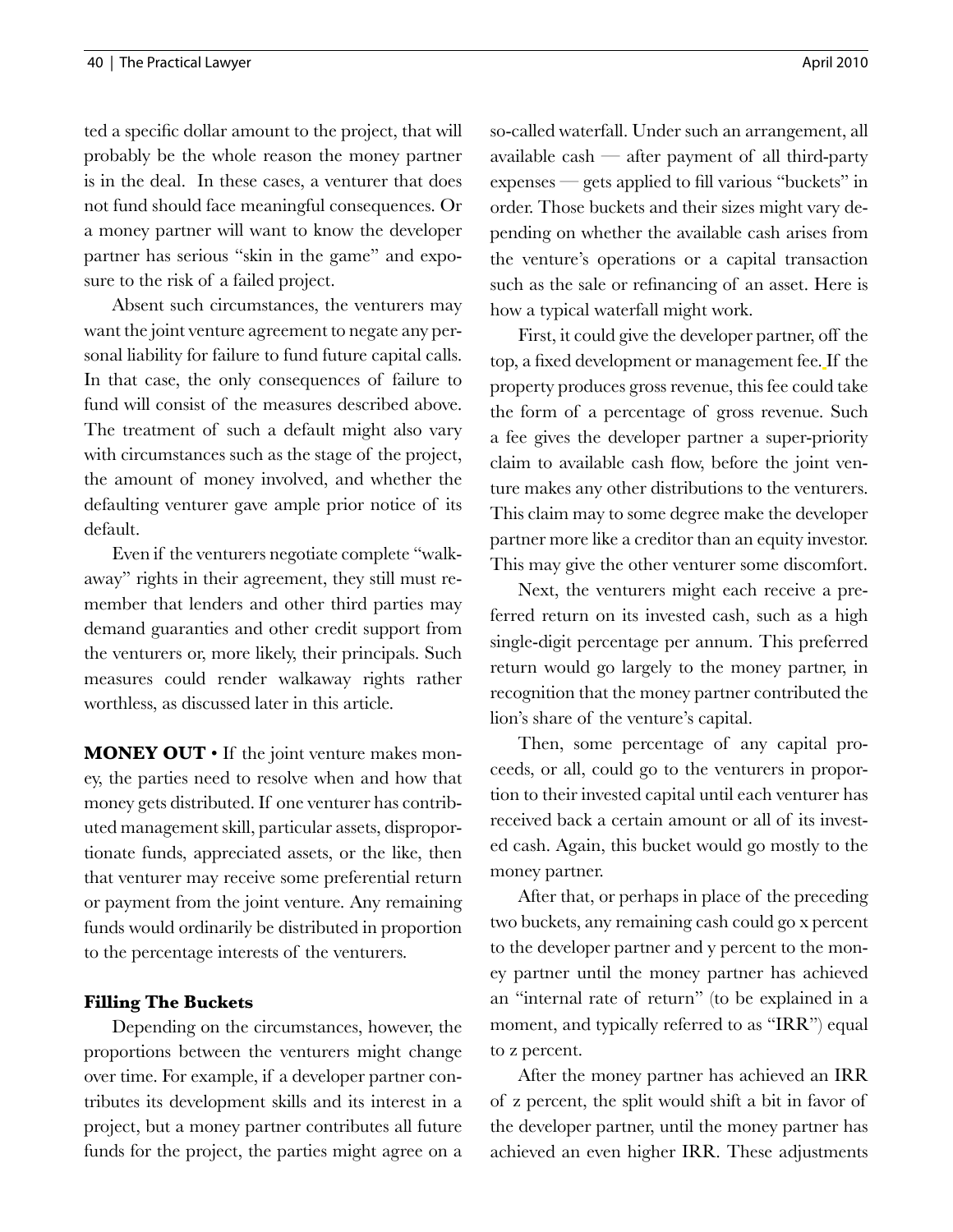can repeat, or beyond some point the split can remain constant.

## **Internal Rate Of Return**

The IRR that plays a central role in many joint venture waterfalls consists of a calculation that, in effect, looks at the money partner's investment in the project as if it were one or more deposits into a hypothetical bank account. Each distribution of funds from the project to the money partner becomes a hypothetical withdrawal from the bank account, in each case leaving an account balance of zero at the time of the calculation. The calculation then asks what interest rate the hypothetical bank account would have paid, over its entire life from the first deposit to that most recent withdrawal (which hypothetically zeroed out the account). The result becomes the money partner's IRR as of the date of measurement.

Any IRR calculation typically assumes compounding at least once a year. The formula should clarify whether the targeted IRR percentage (z percent in the waterfall example above) is expressed before or after compounding. If the money partner may also lend money to the joint venture, the definition of IRR should expressly either disregard any loans or take them into account. The same would apply for any fees the joint venture might pay the money partner.

## **"Promote" Payment**

As a variation on the series of buckets just described, the developer partner might receive a socalled promote payment (e.g., x percent of net operating income or of some other profit measure), which might go up as the project's profitability goes up. The joint venture would typically pay the promote only after filling certain other buckets in the waterfall. Multiple promotes could exist at different levels of the waterfall. Multiple assets could have multiple waterfalls, with certain buckets (e.g., the developer partner's promote) being available (perhaps held within the joint venture) to help solve problems in other assets. In some cases, it might make sense to calculate the developer partner's promote as a share of the distributions that go to the money partner.

#### **New Money/Old Money**

If venturers enter the joint venture at different stages in its life, the parties may need to negotiate an entirely different structure, perhaps giving "old money" or "new money" its own special buckets in the waterfall. For example, a new money partner that comes into a troubled transaction will want all the existing venturers to agree that part or all of their investments will become subordinated both to the new capital and to a certain level of return on that capital. The "old" venturers will, however, want their previous investment to be honored to some degree, even if some of it is relegated to a highly subordinated bucket in the new waterfall.

## **Allocate Taxes To Track Other Allocations**

In any event, the joint venture agreement will, as a general matter, need to allocate tax attributes in way that tracks the allocations of risks and benefits. Tax lawyers can, however, sometimes devise tax-optimized allocations (or at least deferrals of taxation) to reflect the special circumstances of the parties. At the same time, tax counsel will also want to identify and deal with any situation where a venturer might be deemed to receive taxable income but doesn't receive enough cash to pay the resulting tax — "phantom income."

#### **Controlling The Distributions**

Depending on who is involved in the joint venture and the level of complexity, the joint venture agreement should perhaps require the managing venturer to make distributions at least quarterly. The other venturer will also want to limit the managing venturer's discretion to set aside (or not set aside) reserves before making distributions. These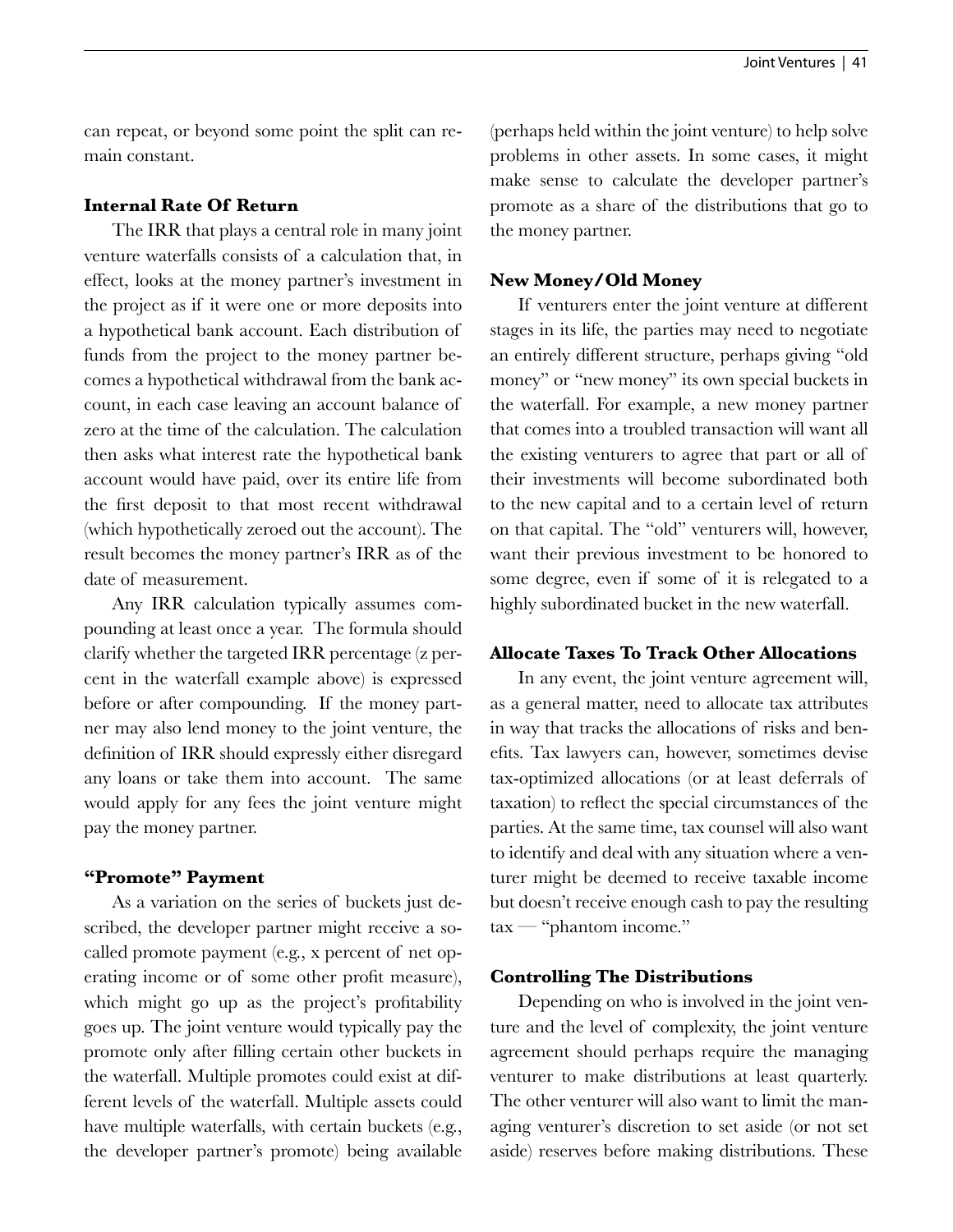reserves might, for example, cover anticipated losses, working capital, maintenance, capital expenditures, leasing, or other expected outlays.

**SERVICES TO JOINT VENTURE** • Often one venturer or its related company will provide special expertise to the joint venture. The joint venture will often sign a separate agreement with that service provider. The fee income from these services will represent an important part of that particular venturer's financial motivation for doing the deal. That venturer may well give up some other piece of the deal in reliance on receiving fee income.

The venture will often treat these fees as if they were paid to third-party service providers  $-$  i.e., they will come ahead of any payments to the venturers in their capacity as equity investors. The venturers will expect arrangements like these to be entered into at arm's length and on a commercially reasonable basis. At the same time, though, the venturer whose affiliate provides services will want comfort that the fee income for its affiliate is relatively safe. That venturer will want to know the venture can't cut off the fee income on a whim or if, for example, the money partner decides that the project no longer needs the developer partner's affiliate.

Conversely, if the developer partner truly does fail to live up to its responsibilities, the money partner will want to be able to cut off the bleeding and create an attractive opportunity for a replacement developer partner.

#### **Address Services At The Outset**

The parties should resolve the terms of any arrangement of this type as part of the basic joint venture negotiations. For example, if an affiliate of the managing venturer provides services under a separate agreement, the parties should negotiate and sign that agreement at the same time as the joint venture agreement.

When does a default under the joint venture or the separate agreement trigger consequences under the other of those two? If the managing venturer loses some of its control rights because of cost overruns or other problems, when does that loss also have implications for the separate services agreement? If the developer partner fails to meet a capital call — perhaps above a certain threshold does that have consequences for the services agreement?

Resolution of these issues will not always be black and white. For example, the developer partner might retain some rights while losing others, with the result varying with circumstances. Or the money partner might have the right to take control under certain circumstances, without cutting off the developer partner's fee income. Or the agreement could guarantee the developer partner some minimum fee income or payment if the money partner "kicked out" the developer partner. These discussions will often throw off more heat as they relate to leasing commissions than as they relate to ordinary property management fees.

## **Future Lender's Concerns**

The parties should also look ahead to the agenda of any future lender to the joint venture. Whoever will receive fee income from the joint venture should be ready to show that, if the venture didn't pay those fees, it would need to pay the same fees  $\sim$  or more  $\sim$  to an independent third party to receive comparable services. Otherwise, a lender may regard fees of this type as a thinly veiled technique to pull money out of the project and will ask at a minimum that the fees be subordinated to debt service. Even if the fees and services are bona fide and arm's length, the lender will usually want the right to kick out the service provider if the loan goes into default.

The party receiving fee income may produce a more satisfactory outcome in these discussions by addressing the issue as a fundamental part of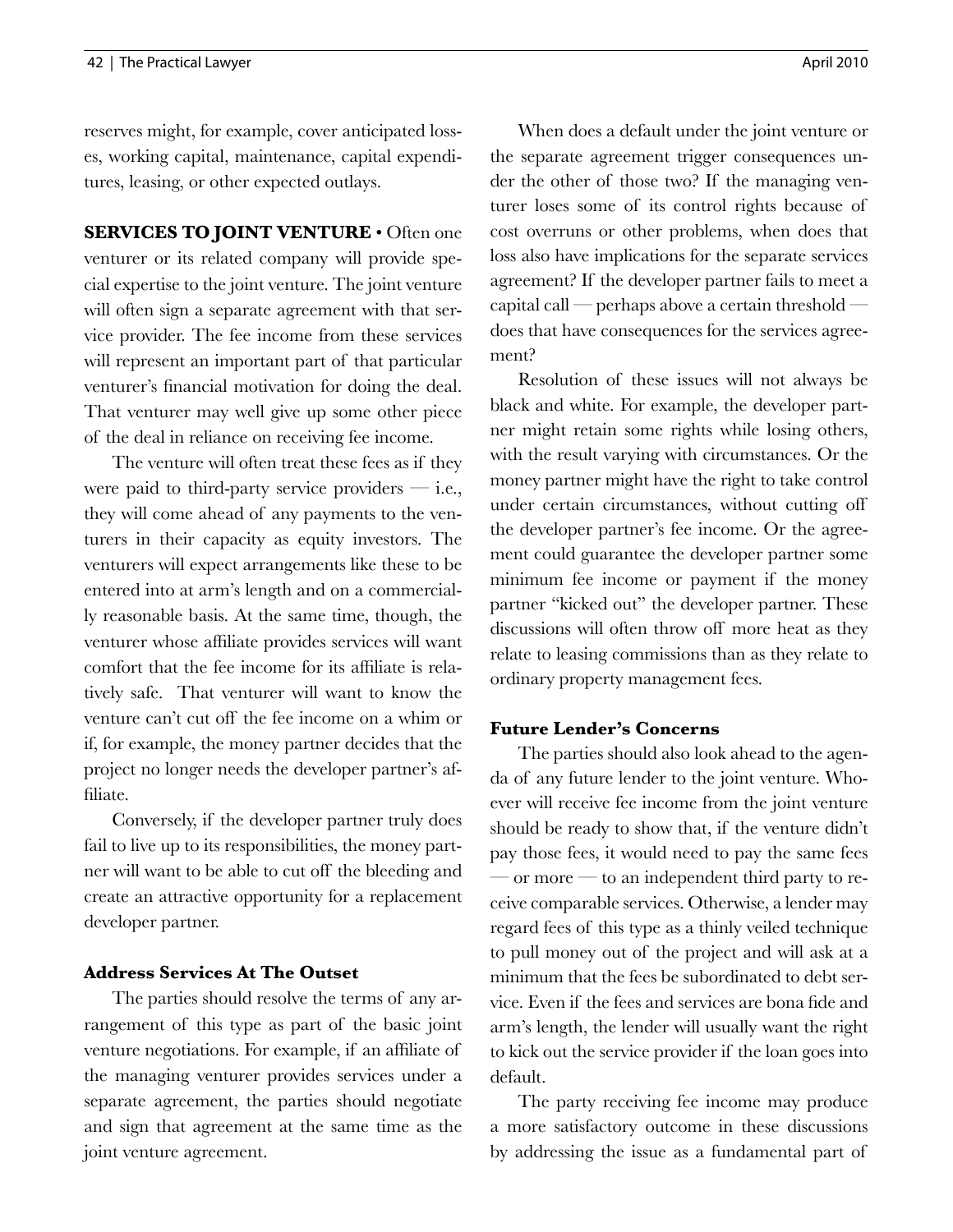the deal and part of the overall package from the beginning, as opposed to waiting for the lender to discover it as some kind of "smoking gun."

## **Interests Of Unrelated Venturers**

If any dispute arises over the relationship between the joint venture and a venturer whose affiliate provides services to the joint venture, or if any such agreement may need to be amended, the unrelated venturer will want to control those discussions and any action that the joint venture might take against the service provider.

Particularly if the joint venture does not agree to pay management or development fees to an affiliate of the developer partner, the developer partner may instead seek generous rights to have certain overhead and project-related costs reimbursed.

**CREDIT ENHANCEMENT** • Anyone structuring a joint venture must look ahead to the venture's strategy for financing its business. In commercial real estate, this has typically meant that the venture would obtain institutional financing for the vast majority of its capital requirements, although for now that traditional technique has become virtually unavailable. To whatever extent the venture will obtain outside financing, the lender will probably ask for some form of credit support from the principals of at least one of the venturers. The parties should plan ahead for that likelihood. Again, they need to consider some important questions.

If lenders or other third parties will require guaranties or a letter of credit (an "L/C") to support the joint venture's obligations, which venturer must arrange those credit support measures? Will that venturer be entitled to receive compensation from the joint venture for the credit exposure it has agreed to undertake? Fees of this type may represent an attractive mechanism to pull money out of a project, if the venture's lender will allow it.

What happens among the venturers, and their principals, if an L/C or guaranty is called upon? Ordinarily the joint venture should become obligated to reimburse all funds paid out and should make a capital call on (at least) the venturers and possibly their individual principals. The joint venture's lender may object to such provisions, though, or may insist that obligations to the lender take precedence in any case.

# **Guaranties And Reimbursements**

Regardless of any arrangements that involve the joint venture, if an individual principal of any venturer is at risk for a particular obligation, that principal may want the right to have the other venturers' principals reimburse their share of any payments the individual principal actually makes. That obligation will typically take the form of a reimbursement, contribution, or indemnity agreement.

In some cases, however, a venturer will deliver a guaranty or L/C in place of a cash capital contribution. If the lender ever draws on such a guaranty or L/C, the venturer's principal will need to write a check, but should not expect to be reimbursed, because the check simply amounts to a deferred version of the capital contribution that the venturer otherwise "should have" made to the venture at the outset. The venturer would then receive a capital contribution credit for the check, but no reimbursements from anyone else.

Similarly, if a venturer has joined the transaction because it can provide construction expertise, that venturer may need to sign a completion guaranty in favor of the venture's lender. If the lender ever calls upon that guaranty, the guarantor should not always have the right to seek reimbursement from the other venturers or their principals. If, for example, the guarantor also assured the other venturers that the guarantor would finish the job for a certain total price, then responsibility for any overruns should belong to the guarantor, not the venturers as a group, or their principals.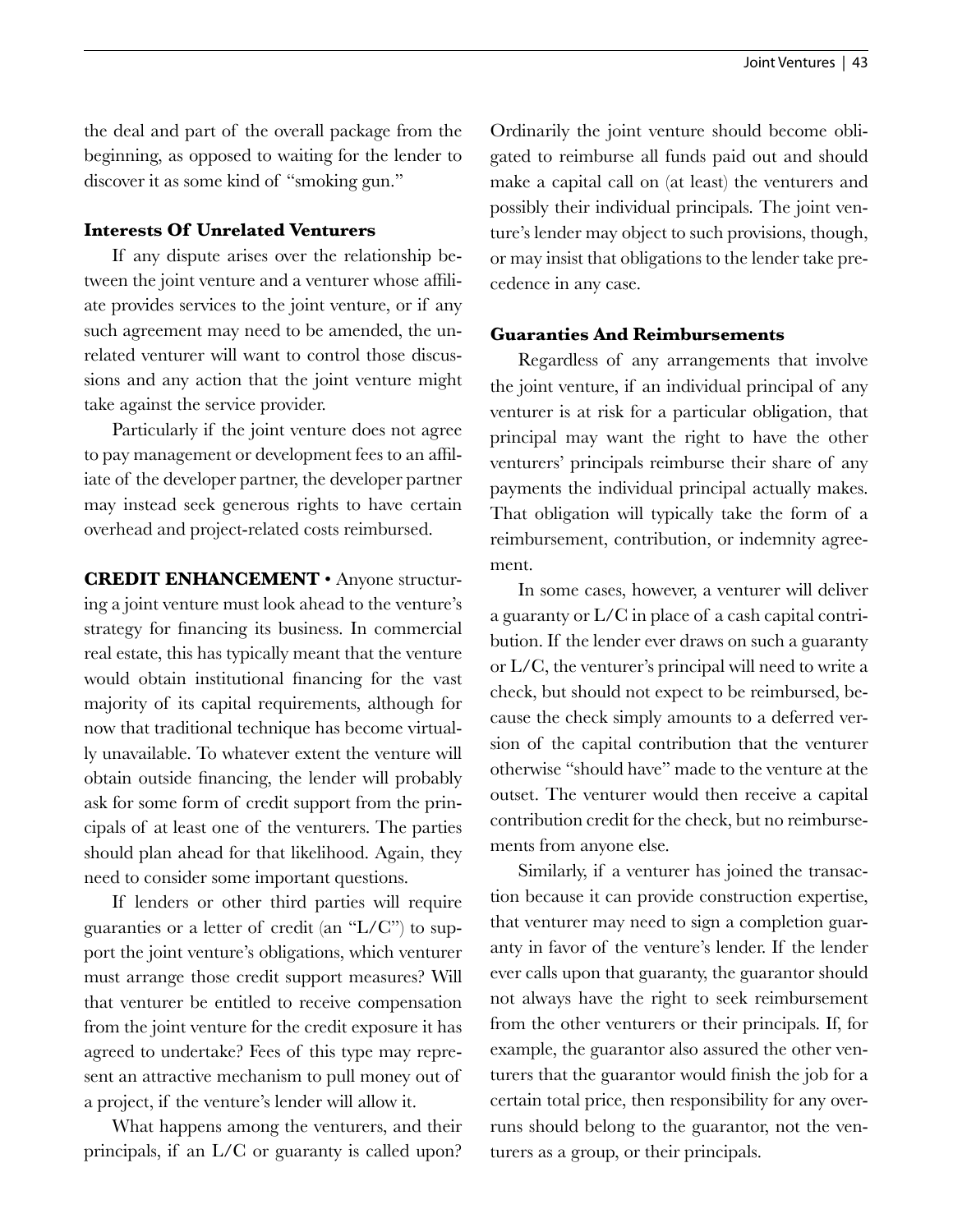In these cases, the guarantor's obligations to the lender will often exceed those to the joint venture, leaving the joint venture with some residual risk. Treatment of that risk will require some finetuning.

Whenever a principal delivers any guaranties to the venture's lender, the principal must ask itself whether it will have the ability to control the risks being guarantied. For example, if the principal guaranties the venture's completion of the project, the principal will want to assure itself that the joint venture agreement gives the principal (through its affiliated venturer and perhaps directly) enough rights within the joint venture to get the project completed. This could, for example, require allowing the completion guarantor to enter the project, take over the construction process (or control it from inception), approve change orders, enter into and enforce contracts, or take other actions.

Any joint venture documentation should categorize very clearly any credit support that any of the venturers or their principals might provide for the joint venture's lender, and discuss exactly what happens if the lender ever draws upon the credit support.

**MANAGEMENT AND CONTROL** • Ordinarily, one venturer will act as managing venturer with authority to handle day-to-day operations and decisions of the joint venture. If a joint venture's affairs are complex, one venturer may manage some operations on a day-to-day basis and another venturer may manage others.

# **Major Decisions**

Specified major decisions would, however, require unanimous agreement or a specified percentage vote if the joint venture had more than two venturers. In a real estate joint venture, major decisions might include:

• Acquisition of additional property;

- Adoption of (or major change in) an overall development plan;
- Approval of financing (especially given that the venturers may have differing appetites for risk);
- Change of use;
- Disposition of the property;
- Leases exceeding a certain size or duration;
- Budgetary decisions of certain major kinds; and
- A decision to terminate the joint venture and wind up its affairs.

For some of these items, the joint venture agreement might give the managing venturer authority to approve and close transactions that satisfied certain criteria.

# **Exit Date**

One crucial issue in negotiating any joint venture will relate to the anticipated exit date. Just how long do the venturers plan to stay in the deal? Many transactions contemplate a three- to five-year "hold" — enough time to implement the parties' turnaround and value creation strategy — with the understanding that the joint venture will try to sell the property after that period. Some joint ventures contemplate a longer holding period. A condominium development project might anticipate a full sell-out in three years.

If the joint venture doesn't meet the agreed schedule, the agreement might provide for consequences, such as allowing the money partner to take control of the marketing program or other elements of the business. Today's market environment demonstrates, however, that a joint venture's failure to meet its target dates does not necessarily reflect badly on the managing venturer.

# **Approval Rights**

A money partner will often seek a long list of approval rights. Taken far enough, this approach will mean that the managing venturer has no management discretion at all. If the managing venturer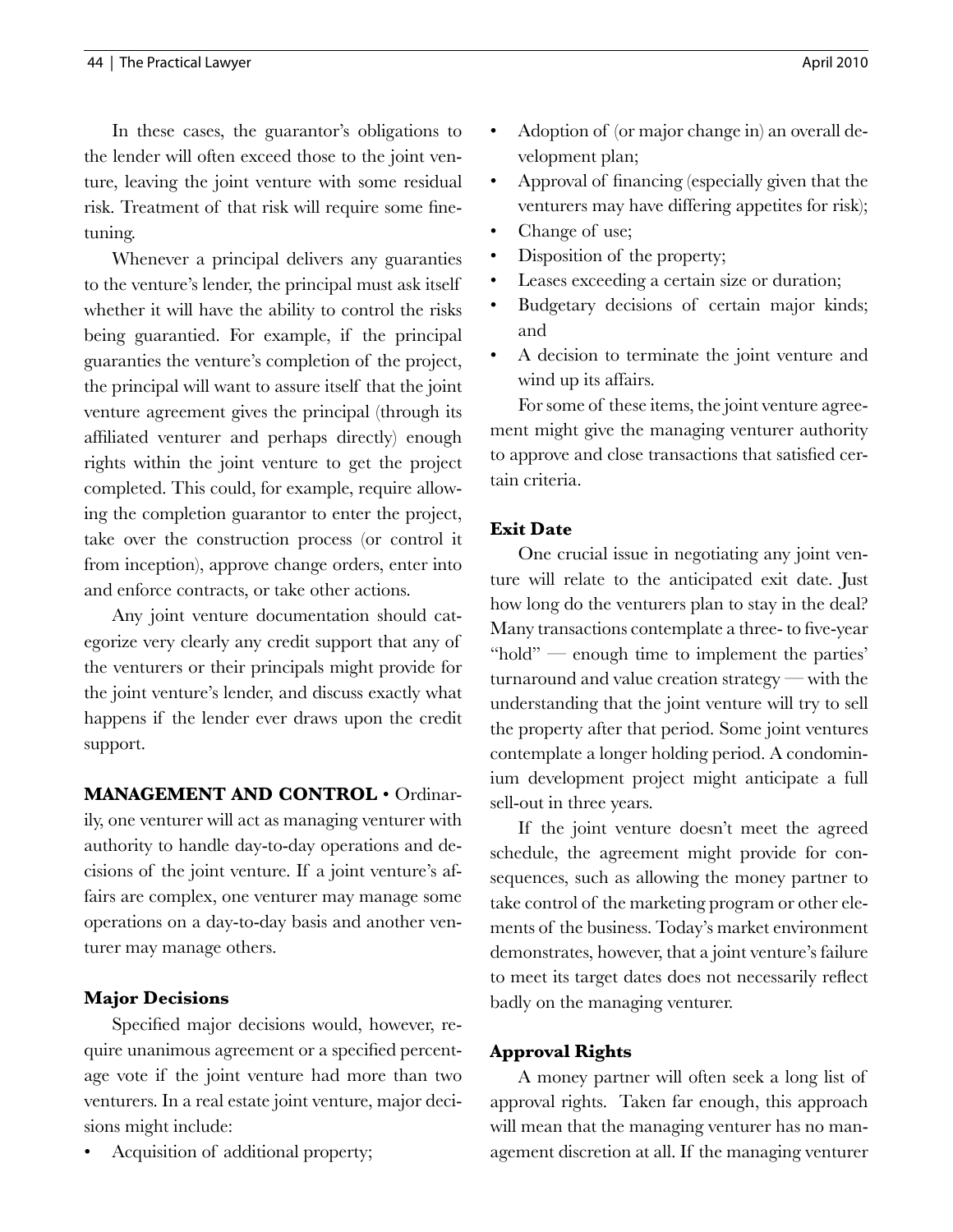must obtain approval to make practically any decision, then the managing venturer can become little more than the money partner's hired hand, because ultimately the money partner's preferences become the only preferences that matter. That can happen even though the managing venturer nominally is the only venturer with authority to initiate any action, and any action also requires the managing venturer's initiation or concurrence. The whole arrangement can become impractical.

For those and many other reasons, the managing venturer will typically try to trim back approval requirements so they apply only to fundamentally important decisions and actions of the venture. The outcome of that discussion will depend on leverage and circumstances, but even if the money partner wins the discussion, the result may be a venture that just won't work. And, from the money partner's perspective, too many approval rights may become a burden, because the money partner typically does not want to spend its time on day-today management; it wants to bring in competent managers to assume that burden.

#### **Broad Powers For Managing Venturers**

In some cases, such as a limited partnership with purely passive investors, the managing venturer will have sole authority to make practically all decisions, subject only to restrictions on dealing with affiliates or otherwise in bad faith.

Control rights may change over time or as circumstances change, such as if the joint venture fails to meet specific goals or if the managing venturer violates the agreement (perhaps subject to a cure period) or files bankruptcy. Of course, any adverse actions triggered by bankruptcy will probably not be enforceable.

If the managing venturer's principal delivered any form of guaranty to the joint venture's lender, the managing venturer may insist that any change of control take effect only if the new managing venturer delivers a replacement guaranty and persuades the lender to release the original guaranty.

## **Control Rights In The Business Plan**

The venturers will often agree to a business plan when they form their joint venture. This can become an exhibit to the joint venture agreement, though it should paint with relatively broad strokes and the venturers should resist the temptation to go into excessive detail, much of which will turn out to be wrong. As long as the managing venturer's decisions generally conformed to the business plan, the managing venturer would not need to go back for any approvals.

The nonmanaging venturer may want the right to audit the joint venture's books. If the audit discloses discrepancies, the managing venturer (or at least the joint venture itself) should pay for the audit.

## **Deed In Lieu Of Foreclosure**

One particular decision raises its own set of knotty issues: the decision to deliver a deed in lieu of foreclosure to the joint venture's mortgage lender. As background, the principal of the developer partner will often deliver to the joint venture's lender a contingent guaranty of the loan that either expressly or indirectly may make the guarantor liable for the entire loan if it goes into default and the borrower does not promptly deliver a deed in lieu of foreclosure. Thus, the joint venture's delivery of such a deed will often be motivated by precisely such a guaranty.

Does the delivery of such a deed amount to selfdealing and make the venturer liable to the other venturer? The managing venturer and its principals certainly hope not. The time to raise that issue is in negotiating the original joint venture agreement, although it is hardly a typical issue on any joint venturer's agenda.

In the atypical case where the venturers actually undertake that discussion, they will also probably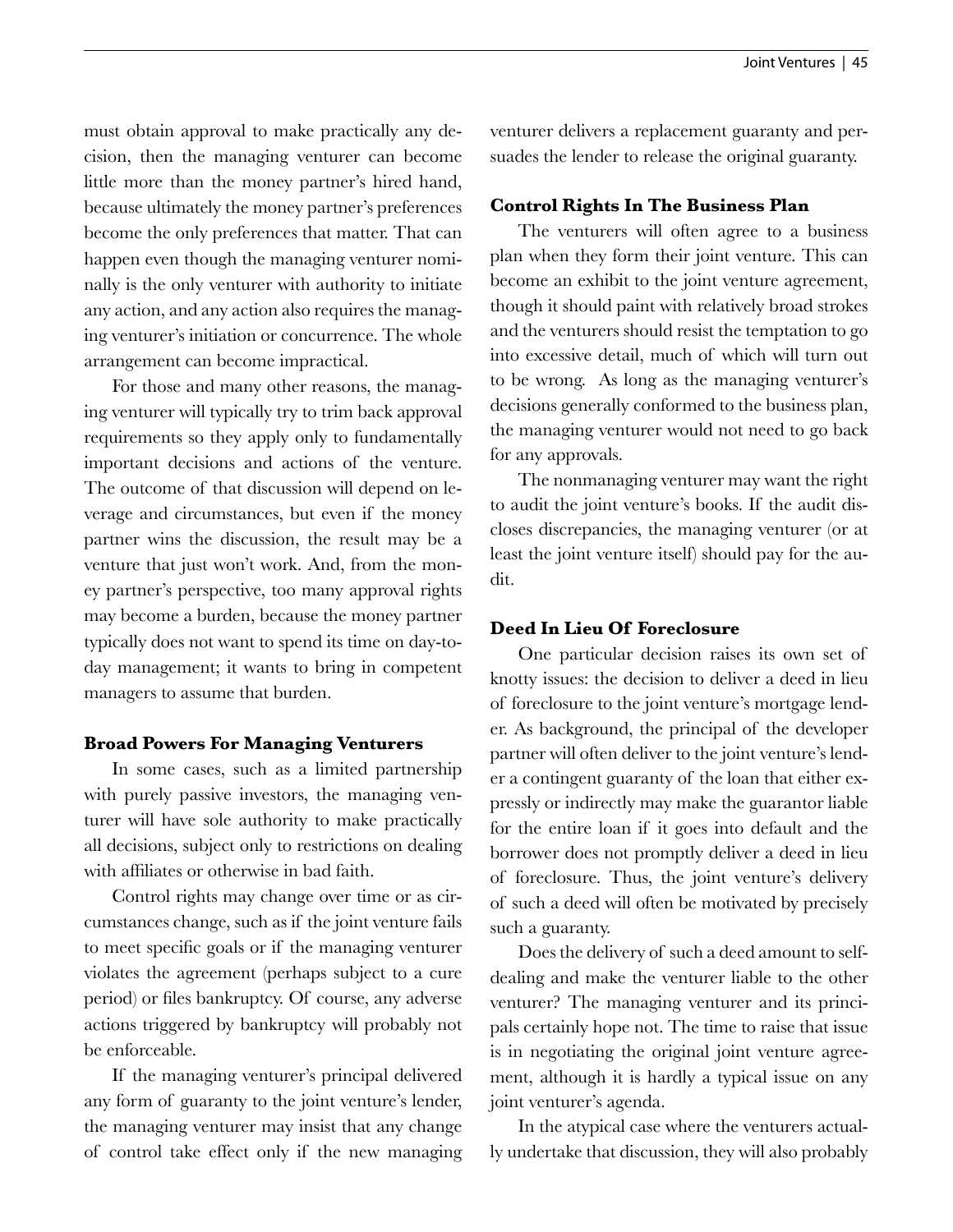want to discuss the decision process for a bankruptcy filing for the joint venture. The joint venture's lender will often insist that the principals of some or all the venturers give the lender a personal guaranty of the entire loan, triggered if the borrower files bankruptcy. Any venturer whose principal has signed such a guaranty will want to be able to prevent the joint venture from filing bankruptcy.

Similar dynamics may drive other control measures within the joint venture agreement. Issues of  $control$  — and its limits and possible adjustments — will often trigger extensive negotiations and ripple through other terms of the agreement. The outcome will vary from deal to deal, depending on the agenda of each party and the overall purpose of the joint venture. No real standard exists in this area, except that usually each venturer will want as much control as it can get over all decisions.

**TRANSFERABILITY •** Anyone going into a joint venture would like to know how they can get out of it. One possible exit strategy would consist of selling the venturer's interest to some third party, a new investor who would take over the seller's interest in the transaction. As a practical matter, though, any such sale will usually produce a less attractive price than the seller would receive if the joint venture were to sell all its assets in an orderly way. And whichever venturer does not sell will not relish the possibility of finding itself "in bed" with an unanticipated new co-venturer.

## **Typical Transferees**

Ordinarily, the joint venture agreement will prohibit transfers of any kind except to affiliates or family members or under other specified and highly negotiated circumstances. And if any of the venturers are themselves entities — rather than individuals — the joint venture agreement will typically limit transfers of stock or other equity in those entities and potentially their parent entities. The agreement may, however, allow transfers to certain types of potential transferees, or even any transferee from a list of the usual likely transferees given the nature of the transaction. In any event, the agreement will define certain categories of prohibited transferees, such as competitors of the other venturer and parties whose names appear on lists of possible terrorists.

## **Nature Of The Individual Transfer Right**

A venturer's transfer rights may vary depending on the venturer's role in the deal and the stage of the transaction. For example, if a venturer brings to the transaction great expertise in construction, the joint venture agreement may prohibit any transfer by that venturer (except to affiliates, with a parent guaranty) until construction has reached a certain stage. The documents may even require the developer partner to maintain certain individuals in certain roles within its organization. After that, the venturer might be allowed to transfer to a certain group of permitted transferees.

If a transfer requires consent and the other venturer refuses to consent, this will sometimes trigger a liquidation or the buy-sell procedure discussed below, at least if the impasse arises after completion of construction.

Lenders, municipalities, a hotel manager, or others may impose requirements that a particular principal maintain a certain level of control of the joint venture. How do these requirements interact with permitted transfers, or the right of the money partner to replace the developer partner if the developer partner does not live up to the performance standards in the joint venture agreement? The money partner may require, as a condition to its investment, that whenever these third parties come into the deal, they must approve in advance the money partner's possible termination of the developer partner, perhaps subject to replacement of the developer partner by a new party that meets certain agreed standards.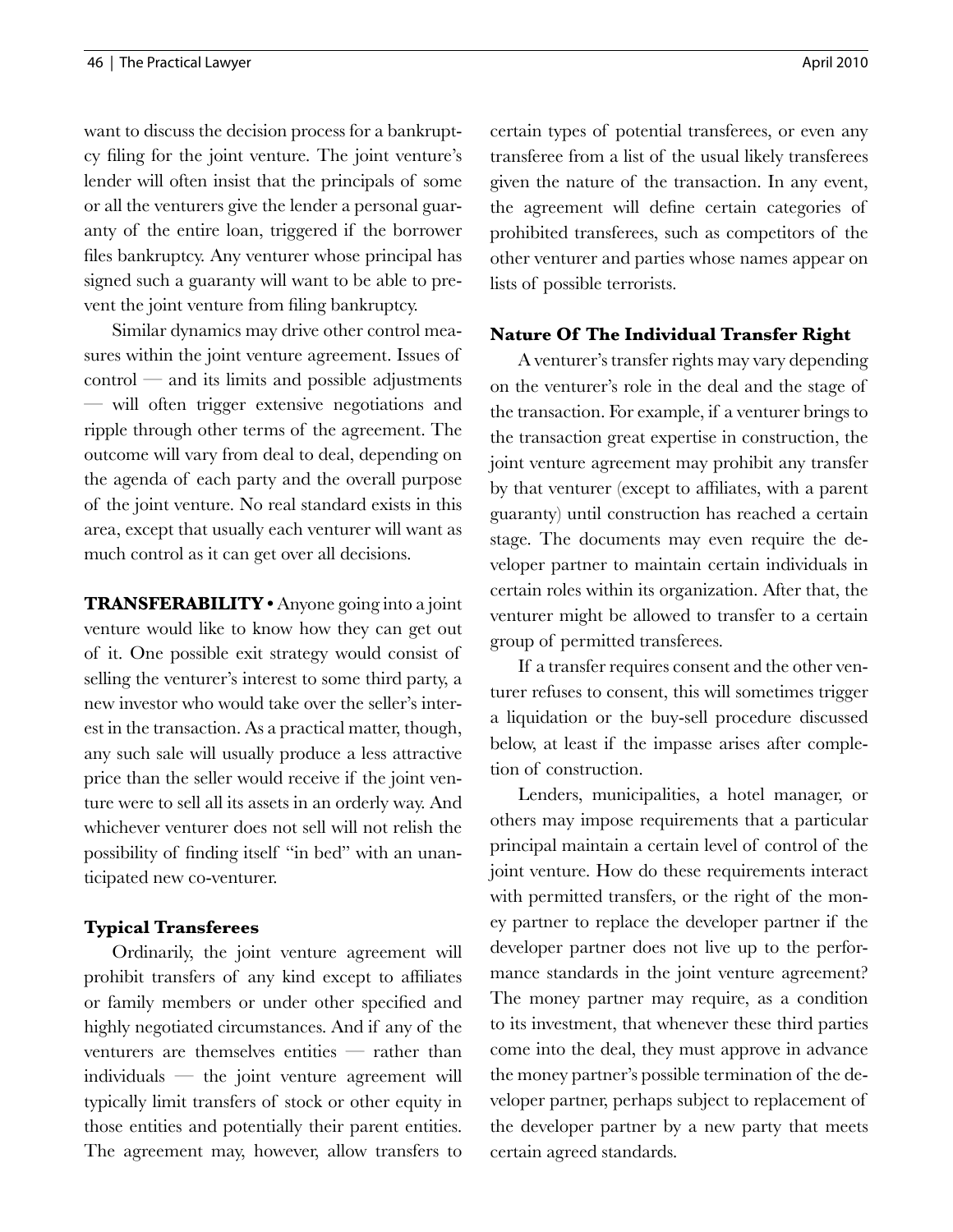Any joint venture agreement may also give each venturer rights if the other venturer wants to sell its interest. For example, if one venturer wants to sell, the other venturer might have the right to match, or the first right to make an offer, or the right to "tag along" for any transaction, i.e., sell its interest on the same terms (equitably adjusted) to the same buyer. Correspondingly, a venturer that initiates a sale of its interest may in some circumstances have a "drag-along" right, i.e., the right to force the other venturer to sell its interest on the same terms (equitably adjusted) to the same buyer.

# **Borrowings Or Investments Backed By Equity Pledge Or Preferred Equity**

Will either venturer want to obtain mezzanine financing, or arrange other borrowings or investments not secured by the property but backed by an equity pledge or preferred equity? The transfer restrictions in any joint venture agreement will usually prohibit any such transactions. Therefore, if a venturer anticipates entering into them (e.g., a syndication of the interests of the money partner), the joint venture agreement should expressly provide for and facilitate such transactions, with appropriate protections for the other venturer.

**DEADLOCKS AND BUY-SELL •** Any joint venture agreement will need to deal with the possibility that the venturers cannot agree on a major decision that requires unanimous approval. Other serious problems may arise that would justify undoing the joint venture. And, at a certain point, a venturer may want the right to terminate the relationship for any reason or no reason (for example if the venture has achieved stabilization or, after a certain period, a venturer wants to do something else or can no longer legally participate in the joint venture).

To cover these circumstances, a joint venture agreement will often establish a buy-sell mechanism. If a venturer initiates the buy-sell process, that venturer must specify a deemed value for all assets of the joint venture. The other venturer then must choose one of two options. He can either buy out the first venturer, or be bought out himself. In either case, the price for the buy-out will equal the distribution that the seller would receive if the joint venture were to sell all its assets at the value specified by the party invoking the buy-sell mechanism, pay all transaction costs of the sale, operate in the ordinary course of business (with income and expenses allocated in accordance with the agreement) through the date of closing, pay all its debts, and distribute what's left over.

The process sounds rather logical and intelligent, as it allows an orderly exit at a price that should reflect the true value of the venture's assets. As a practical matter, however, a buy-sell can rapidly become very dramatic and traumatic, starting with the facially simple issue of how one might value the joint venture's assets and continuing with the fact that the venturers may have incomplete information about the venture's assets and business and unequal ability to obtain that information.

# **Triggering Events And Disincentives**

For those and other reasons, if a joint venture agreement provides for a buy-sell at all, the process can often only occur at a specified stage in the life of the joint venture, e.g., after completion of construction or after a specified number of years or during certain window periods. In addition, as a disincentive to invoke the buy-sell option, the parties may want to build in some form of discount factor against whichever party initiates any buy-sell process. For example, if that party ends up buying, then the seller might receive an extra two percent of the amount otherwise payable; and if that party ends up selling, the seller might receive two percent less than the amount otherwise payable. Though such measures may create just the right (dis)incentives to initiate the buy-sell process, they are not common. One might say it makes no sense to "penalize" whichever party happened to pull the trig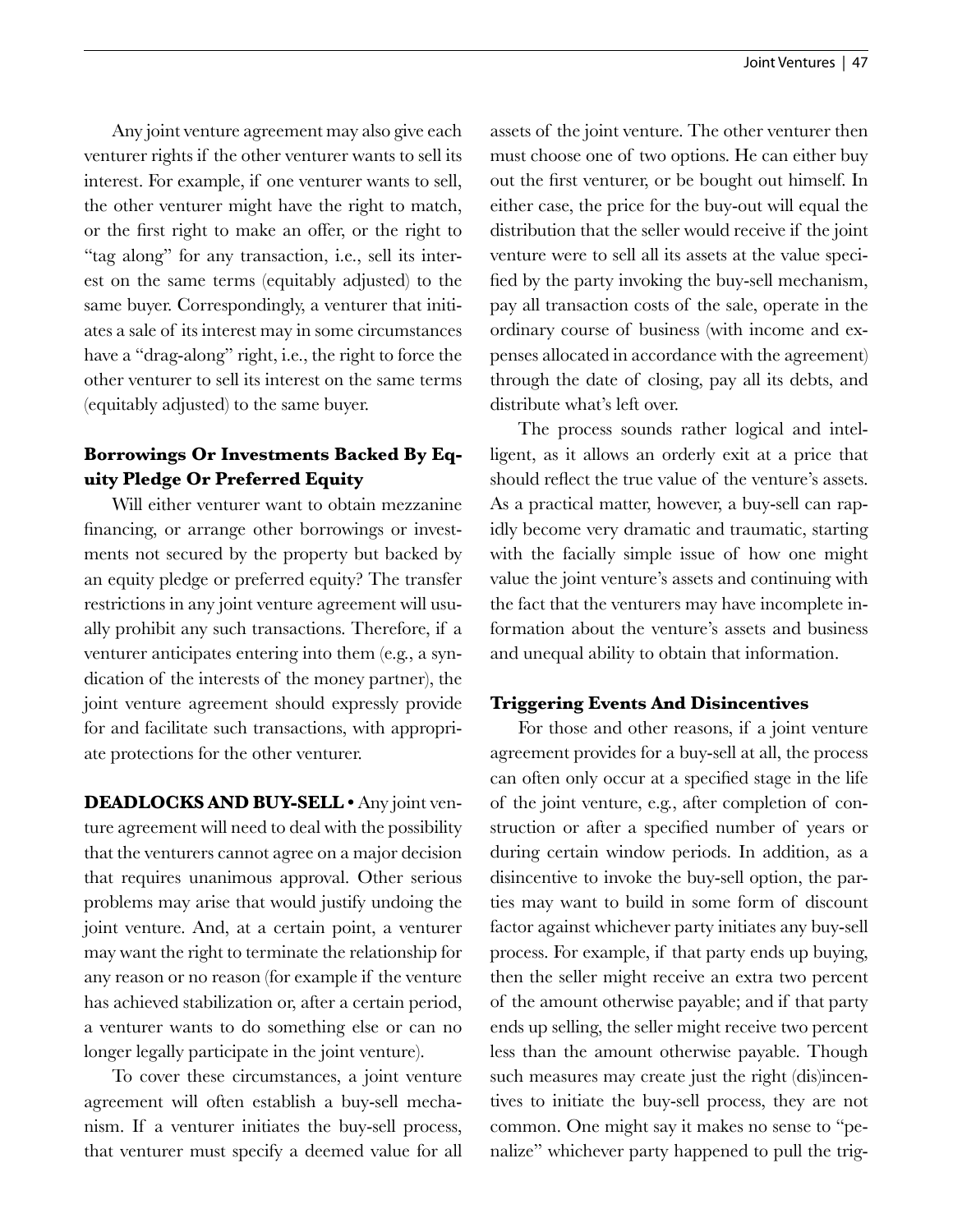ger first once the joint venture was already doomed (much as a judge in divorce court doesn't care who initiated the divorce or who cheated first).

Buy-sell mechanisms also create problems if the two venturers bring unequal financial strength to the table, or if one venturer's share of the deal is substantially larger than the other's. To some degree the parties can solve these problems by:

- Providing for a very long closing period, so the purchaser can arrange financing; or
- Allowing the purchaser to pay most of the purchase price over time, with the obligation secured only by the joint venture assets.

The possible selling venturer (most likely the money partner) might find either of these prospects quite unattractive, and will also worry that the buying venturer might announce it intends to buy out the other venturer, but then default. In that case, the selling venturer may want the right to take over the joint venture and exercise other rights and remedies against the defaulting venturer.

In many joint ventures, the venturers rely on the buy-sell mechanism as a backstop to give both parties an incentive to act reasonably and negotiate reasonable resolutions to differences of opinion. In practice, buy-sell mechanisms raise a wide range of nonobvious issues, of which those mentioned above represent only the tip of the iceberg. Thus, a buysell mechanism seems likely to create its own controversies and even litigation if ever implemented. These mechanisms have rarely been tested. They and their uncertainties may simply motivate the parties to resolve their differences.

## **Forced Sale Option**

Given the limitations of buy-sell provisions, the parties may also negotiate provisions allowing either to force an orderly sale of the joint venture's assets under the same types of circumstances that might allow either venturer to trigger a buy-sell. Such a forced sale might also give both venturers the right to purchase on appropriate terms.

The law governing the joint venture may also give each venturer the right to require a dissolution under certain circumstances. Any joint venture agreement will typically limit or supersede those statutory triggers for dissolution, and may also modify the dissolution procedure that might otherwise apply by statute.

To the extent that the joint venture has any recourse or guarantied indebtedness, or one venturer has provided any other form of guaranty or an L/C, this raises special issues for a buy-sell mechanism, a forced sale of the joint venture's properties, or a dissolution toward similar ends. In those cases, whatever party provided the credit support will want to be released from any liability or exposure.

For that and other reasons, any buy-sell arrangement, or other possible buy-out of one venturer by another, will need to be taken into account in negotiating loan documents and other third-party agreements of the joint venture. Those documents and agreements should, if at all possible, allow the venturers to close their buy-sell or other exit transaction without triggering a default or needing anyone's permission. And if that seems not to be possible, the parties will want to know that as early as possible in the life of the transaction and, if possible, figure out some way to mitigate the problem.

#### **FORMATION OF CONSTITUENT ENTI-**

**TIES** • In structuring a joint venture, the venturers and their counsel must also think about what entities will constitute the venturers of the joint venture. In the rare case where the parties set up the joint venture as a general partnership, each venturer will have personal liability for all the debts of the joint venture. Particularly in those cases, each venturer will often establish a single-purpose shell corporation to serve as a venturer, subject to whatever net worth requirements may apply.

Careful structuring of the constituent entities may also provide a future mechanism to reshuffle joint venture interests in a graceful and inconspicu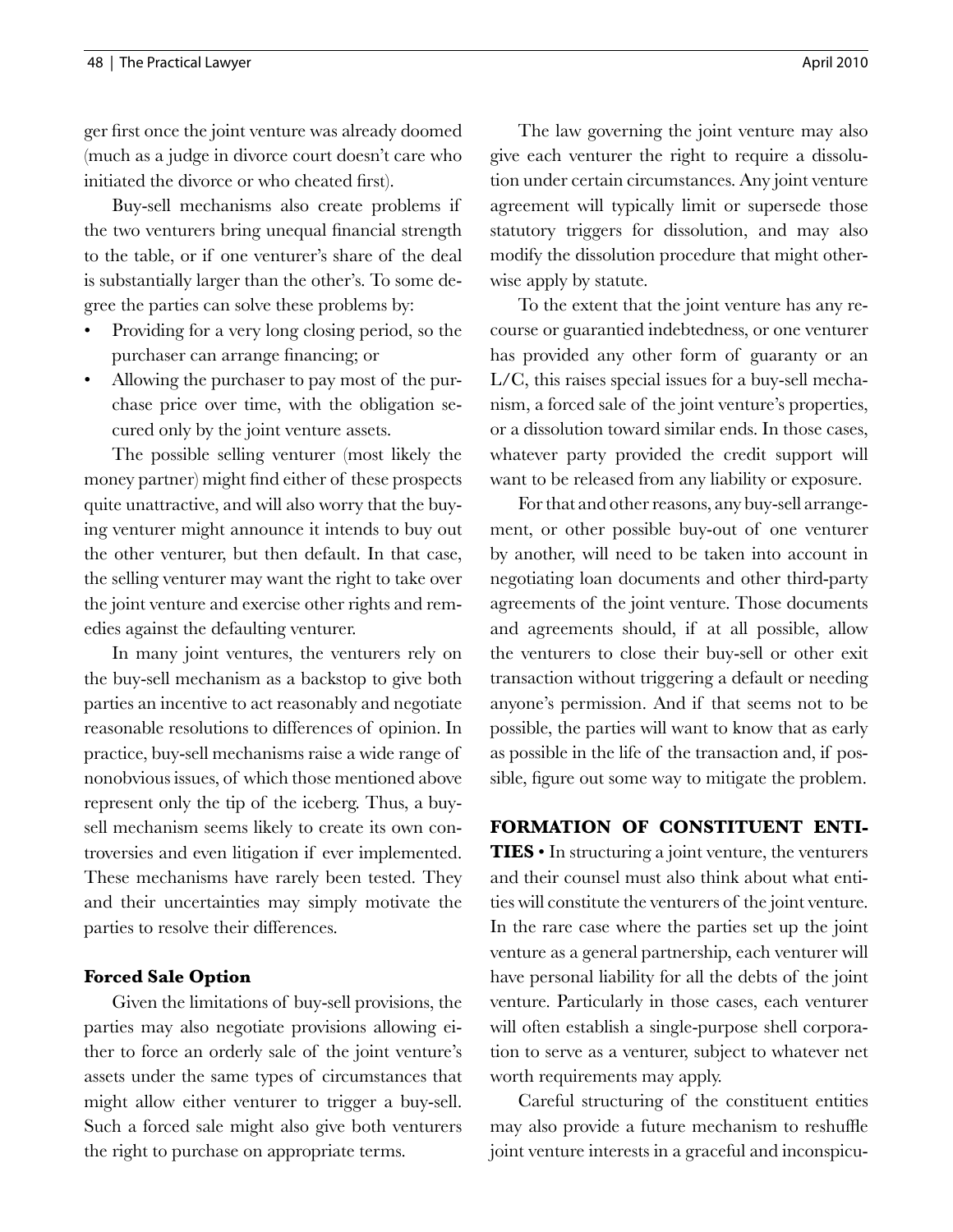ous way and in a way that may possibly mitigate future transfer taxes. The joint venture agreement transfer restrictions should, however, reach any such transfers. Multiple tiers of entities may also facilitate various levels of mezzanine financing.

#### **Lender Requirements**

Lender requirements may drive the formation of subsidiaries owned by the main joint venture entity. For example, if the joint venture anticipates obtaining mortgage financing, the lender will typically want the actual borrowing entity to have very simple organizational documents, devoting far more attention to single purpose entity issues than to any of the business issues discussed in this article. In those cases, the parties will typically set up a property-owning entity that does nothing more than meet the lender's requirements. The "true" ultimate joint venture entity will own all the equity interests of the neutered entity that actually owns the lender's collateral. That way, the lender may not need to worry as much about the business negotiations between the venturers. Recent bankruptcy decisions suggest, however, that lenders may pay more attention than in the past to exactly who owns the single-purpose borrowing entity, and how that structure is set up.

#### **Other Entities In The Ownership Structure**

In short, part of the process of structuring a joint venture consists of deciding what other entities need to play a role in the ownership structure, and how those entities will be structured. Venturers and their counsel should make and implement those decisions when forming the initial ownership structure, as they can be more expensive and complex to implement later. They may even turn out to be impossible to implement, if they require thirdparty consents from uncooperative counterparties.

If the venture plans to undertake multiple separate projects, similar issues will arise in structuring each project. The documents will also need to define the degree of interconnection between the projects. For example, if one project makes money and the other loses money, must they feed each other? The issues of multiple projects otherwise lie outside the scope of this article.

**TAX PLANNING** • Any joint venture structure must take into account federal income tax concerns. Partnership taxation rules (which typically apply to limited liability companies as well) are exceedingly complex and sometimes nonintuitive. As an overall theme, those rules seek to assure that at the end of the day (taking into account the entire lifespan of the investment, all the way from the first dollar invested through disposition and liquidation of all assets), the use of a partnership results in the same amount of taxable income as if just one person had undertaken the entire transaction. That may sound simple, but in practice it is not. Anyone going into a significant joint venture transaction must arrange tax counsel early in the structuring process.

#### **Choice Of Entity**

The first legal/tax issue in structuring any joint venture will relate to the specific choice of entity type: limited liability company; limited partnership; general partnership; or something else? The limited liability company has become the vehicle of choice for virtually all joint ventures, because it offers the tax benefits of a partnership, the liability protection of a corporation, and a flexibility unknown to either.

The specific circumstances of any transaction will drive the decision, though. For example, if a state imposes taxes on a limited liability company but not a partnership, the parties may prefer a partnership. As another example, if the venture anticipates acquiring distressed loans, the venture's tax counsel will need to focus on the special tax characteristics of those investments, including the possible tax effect of a restructuring of one of these loans in a way that reduces the face amount of the loan to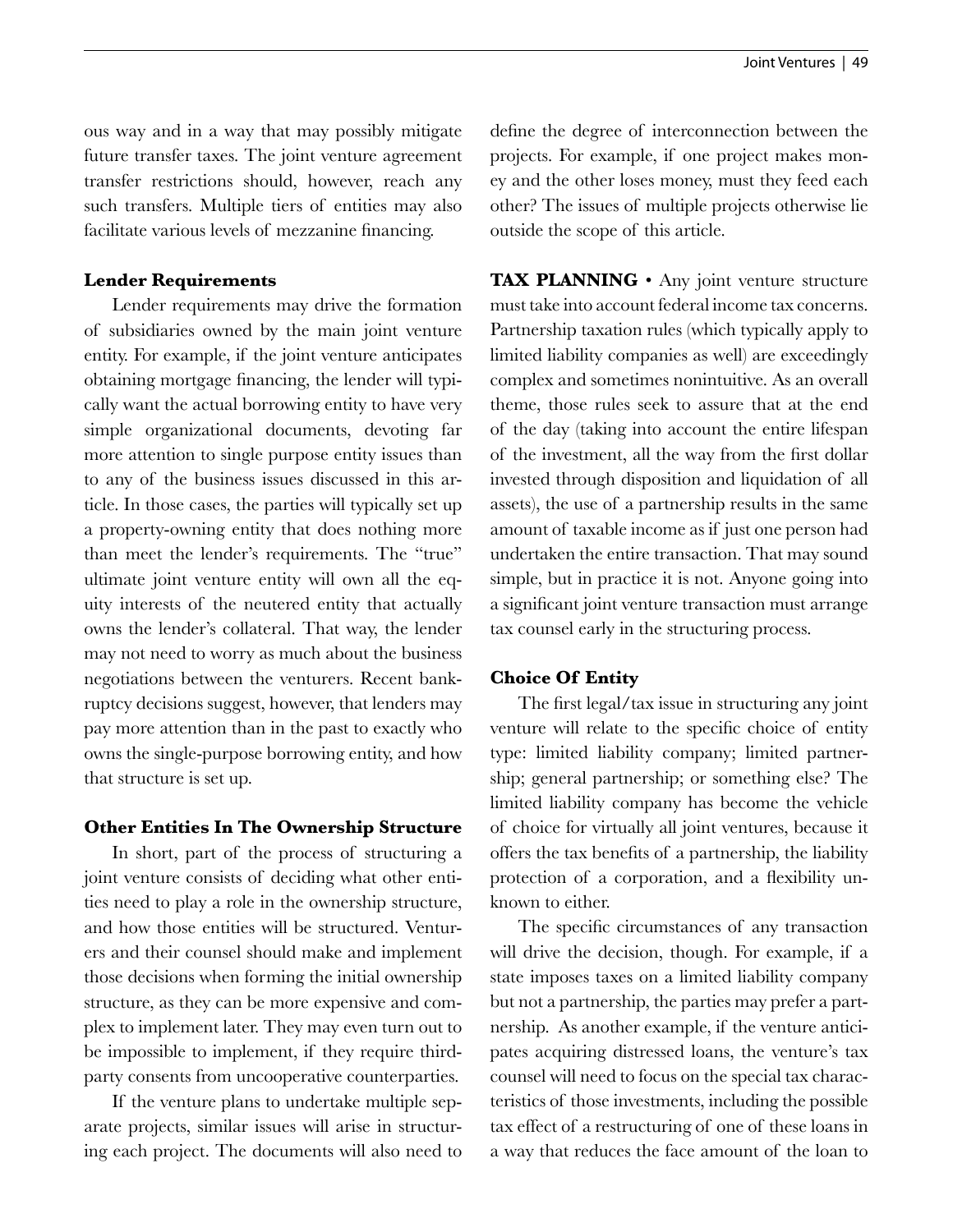some number that still exceeds the joint venture's investment in the asset.

The creation of the joint venture may itself incur transfer taxes. Who must pay them? Can the parties mitigate them? Those are questions to answer early in structuring a new joint venture.

Each party should also think about any tax decisions down the road that might particularly affect that party. In some cases, the documents will hardwire that decision into the agreement between the parties. In other cases, certain major tax decisions will require unanimous approval.

## **Tax-Exempt Entities**

If a venturer is a pension fund, employee benefit plan, or some other form of tax-exempt entity or related to one, that will trigger tax issues rippling through the entire agreement, and otherwise beyond the scope of this article. Further issues may arise if a venturer is subject to bank regulation, either at the outset or because the venturer's parent company qualifies as a bank holding company after the venture was formed. Other venturers may bring with them other regulatory issues.

**DUE DILIGENCE** • If one venturer has already started work on the project or transaction when the parties form their joint venture, the venturer buying into the project will want to perform full real estate due diligence — almost as if that venturer were buying the project outright.

In these cases, one venturer already controls some asset or opportunity, but creation of the joint venture may require consents or approvals by various counterparties, such as landlords and governmental authorities. The venturer buying into the deal will want to identify those consents or approvals and make sure they are in place at the time of closing, or the parties have at least dealt with the possibility that the consents and approvals will not be obtained or will cost money to obtain.

Any potential venturer will often want to perform a background check, to get comfortable with its new co-venturer. Given today's heightened sensitivity about money laundering, prohibited parties, regulatory controls, and the like, a full background check may represent one of the first action items for any proposed joint venture. Any such background check may first require appropriate written consents.

The parties will also care a great deal about understanding one another's character, reputation, business philosophy, creditworthiness, and resources. As a practical matter, these will probably matter more than all the rights and remedies in the joint venture agreement.

**A FEW OTHER ISSUES** • Sometimes the parties form a joint venture very early in the life of a development project, long before the required pieces of the project have come together. In these cases, the money partner may worry about limiting its exposure should the project not come together as planned, or when planned.

## **New Members**

Particularly for a project that has not yet "come together," a joint venture agreement may provide some mechanism to admit new venturers down the road.

## **Fiduciary Duties**

The parties to any joint venture undertake their transaction in the shadow of partnership law principles that impose on each partner a fiduciary duty to any other partner. The scope of that duty will sometimes be uncertain and not known until a court decides what it means. Similar duties may apply in a limited liability company, but also might not. Given that backdrop, any parties to a joint venture agreement will want to define the nature of their obligations to one another. Does either venturer owe the other any form of fiduciary duty? Just